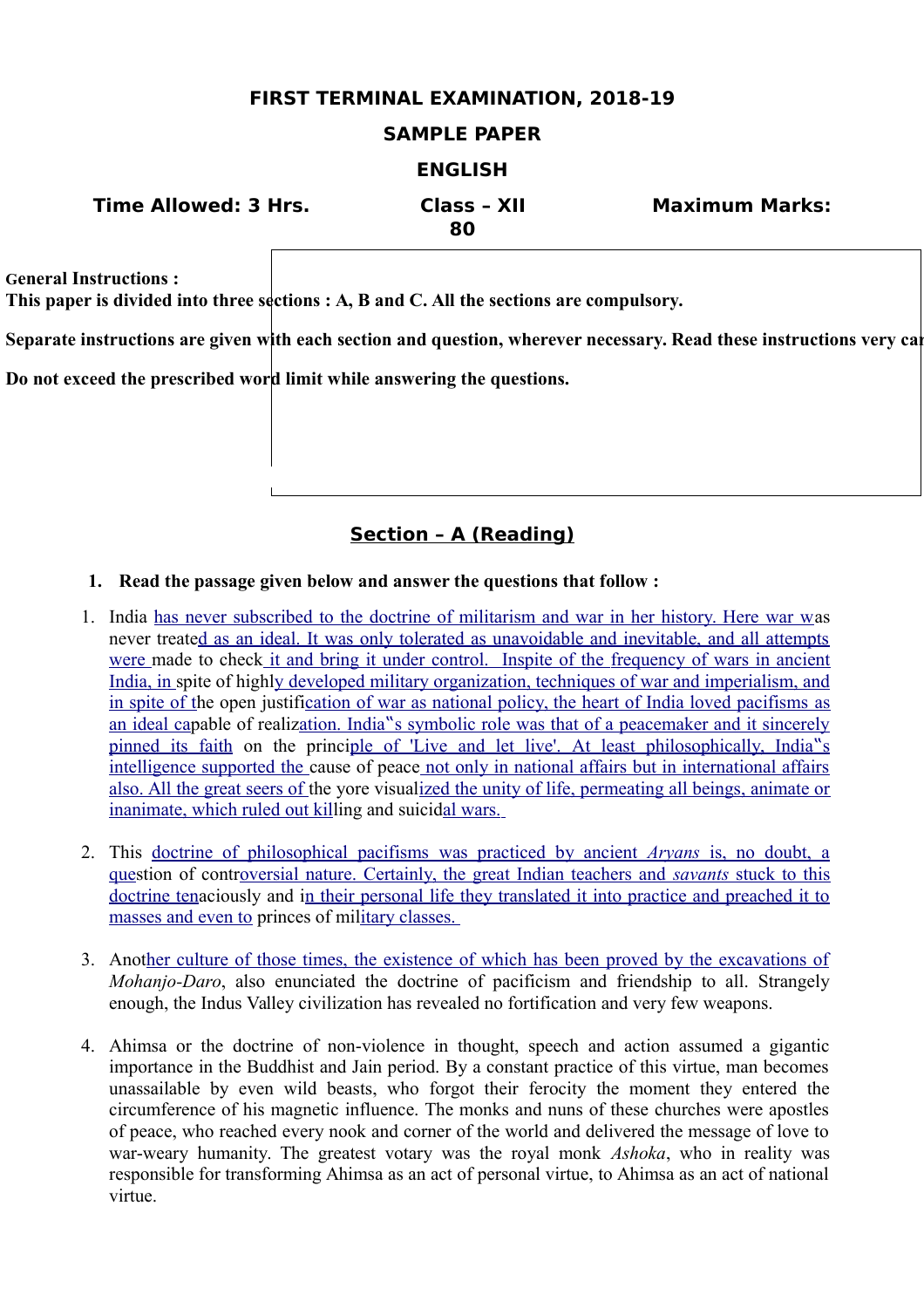- 5. Many a historian recounting the causes of the downfall of the *Mauryas*, hold the pacific policy of *Ashoka* which had eschewed the aggressive militarism of his predecessors, responsible for an early decay of the military strength of the state and its consequent disintegration, leading to the rise of *Sungas, Kanvas* and *Andhras*. But, in reality the fault lies with the weak successors of *Ashoka*, who could not wield the weapon of non-violence with a skill and efficiency which required the strength of a spiritual giant like *Ashoka*. They failed due to their subjective weakness: Pacifism itself was no cause of their failure.
- 6. Besides the foregoing philosophical and religious school of thought, even many political authorities gave their unqualified support to the cause of pacifisms. They recognized the right of rivals to exist, not mainly as enemies, but as collaborators in the building of a civilization operation. Thus, for centuries, in the pre-*Mauryan* India, scores of small independent republics existed and flourished without coming in clash with each other.  $\setminus$
- 7. With [regard to](file:///home/webmaster/mojo/converter/data/uploads/txxvvwyu45ebnf8v/o_1dka89gs3v8g1omm11d11u7g1ho637/%5Ch) *[Kautilya](file:///home/webmaster/mojo/converter/data/uploads/txxvvwyu45ebnf8v/o_1dka89gs3v8g1omm11d11u7g1ho637/%5Ch)*[, the much maligned militarist and the so called Machiavelli of Ind](file:///home/webmaster/mojo/converter/data/uploads/txxvvwyu45ebnf8v/o_1dka89gs3v8g1omm11d11u7g1ho637/%5Ch)ia, He think[s that the object of diplomacy is to avoid war.](file:///home/webmaster/mojo/converter/data/uploads/txxvvwyu45ebnf8v/o_1dka89gs3v8g1omm11d11u7g1ho637/%5Ch)
- 8. The [Mahabharata observes in the connection, "A wise man should be content with what](file:///home/webmaster/mojo/converter/data/uploads/txxvvwyu45ebnf8v/o_1dka89gs3v8g1omm11d11u7g1ho637/%5Ch) can be obta[ined by the expedients of conciliation, gift and dissention." It denounces the warring wo](file:///home/webmaster/mojo/converter/data/uploads/txxvvwyu45ebnf8v/o_1dka89gs3v8g1omm11d11u7g1ho637/%5Ch)rld of men [by comparing it to a dog -kennel. "First there comes the wagging of tails, then turning](file:///home/webmaster/mojo/converter/data/uploads/txxvvwyu45ebnf8v/o_1dka89gs3v8g1omm11d11u7g1ho637/%5Ch) of one roun[d to other, then the show of teeth, then the roaring and then comes the commencement](file:///home/webmaster/mojo/converter/data/uploads/txxvvwyu45ebnf8v/o_1dka89gs3v8g1omm11d11u7g1ho637/%5Ch) of the fights. It is the same with men; there is no difference whatever." *[Yajnavalkya](file:///home/webmaster/mojo/converter/data/uploads/txxvvwyu45ebnf8v/o_1dka89gs3v8g1omm11d11u7g1ho637/%5Ch)* [adds: "War](file:///home/webmaster/mojo/converter/data/uploads/txxvvwyu45ebnf8v/o_1dka89gs3v8g1omm11d11u7g1ho637/%5Ch) [is](file:///home/webmaster/mojo/converter/data/uploads/txxvvwyu45ebnf8v/o_1dka89gs3v8g1omm11d11u7g1ho637/%5Ch) the last expedient to be used when all others have failed." Likewise, *[Sri Krishna](file:///home/webmaster/mojo/converter/data/uploads/txxvvwyu45ebnf8v/o_1dka89gs3v8g1omm11d11u7g1ho637/%5Ch)* [who s](file:///home/webmaster/mojo/converter/data/uploads/txxvvwyu45ebnf8v/o_1dka89gs3v8g1omm11d11u7g1ho637/%5Ch) *Bhagwad-Gita* has been styled by some as , a song of the battle", should not be considered out [and out militarist](file:///home/webmaster/mojo/converter/data/uploads/txxvvwyu45ebnf8v/o_1dka89gs3v8g1omm11d11u7g1ho637/%5Ch). When all th[e three expedients were exhausted, then alone the fourth was](file:///home/webmaster/mojo/converter/data/uploads/txxvvwyu45ebnf8v/o_1dka89gs3v8g1omm11d11u7g1ho637/%5Ch)  [resorted to.](file:///home/webmaster/mojo/converter/data/uploads/txxvvwyu45ebnf8v/o_1dka89gs3v8g1omm11d11u7g1ho637/%5Ch)
- 9. All [possible avenues of peace such as negotiation, conciliation through conference, meditation](file:///home/webmaster/mojo/converter/data/uploads/txxvvwyu45ebnf8v/o_1dka89gs3v8g1omm11d11u7g1ho637/%5Ch) and so on, were explored before the war was resorted to. This proves that the heart of ancient [Ind](file:///home/webmaster/mojo/converter/data/uploads/txxvvwyu45ebnf8v/o_1dka89gs3v8g1omm11d11u7g1ho637/%5Ch)ia was soun[d and it longed for peace, although war also was not treated as an anathema,](file:///home/webmaster/mojo/converter/data/uploads/txxvvwyu45ebnf8v/o_1dka89gs3v8g1omm11d11u7g1ho637/%5Ch) [which wa](file:///home/webmaster/mojo/converter/data/uploads/txxvvwyu45ebnf8v/o_1dka89gs3v8g1omm11d11u7g1ho637/%5Ch)s to be avoi[ded as far as possible.](file:///home/webmaster/mojo/converter/data/uploads/txxvvwyu45ebnf8v/o_1dka89gs3v8g1omm11d11u7g1ho637/%5Ch) **[\(Words](file:///home/webmaster/mojo/converter/data/uploads/txxvvwyu45ebnf8v/o_1dka89gs3v8g1omm11d11u7g1ho637/%5Ch)–**

**737)**

(*Extract [from 'Culture India - Pacifism has been the Ideal' by Sri Indra\)](file:///home/webmaster/mojo/converter/data/uploads/txxvvwyu45ebnf8v/o_1dka89gs3v8g1omm11d11u7g1ho637/%5Ch)*

# **I. On the basis of your understanding of the above passage, complete the statements given below with the help of options that follow :**  $(1x4=4)$

## **(i) The heart of India loved**

- a) a highly developed military organization
- b) techniques of wars and imperialism
- c) loans
- d) pacifism

# **(ii) Aryans preached and practiced this to the masses**

a) non-violence

- b) freedom of speech and action
- c) philosophical pacifisms
- d) practice of military organization

## **(iii) Mahabharata compares the warring world with**

- a) wise men
- b) dog kennel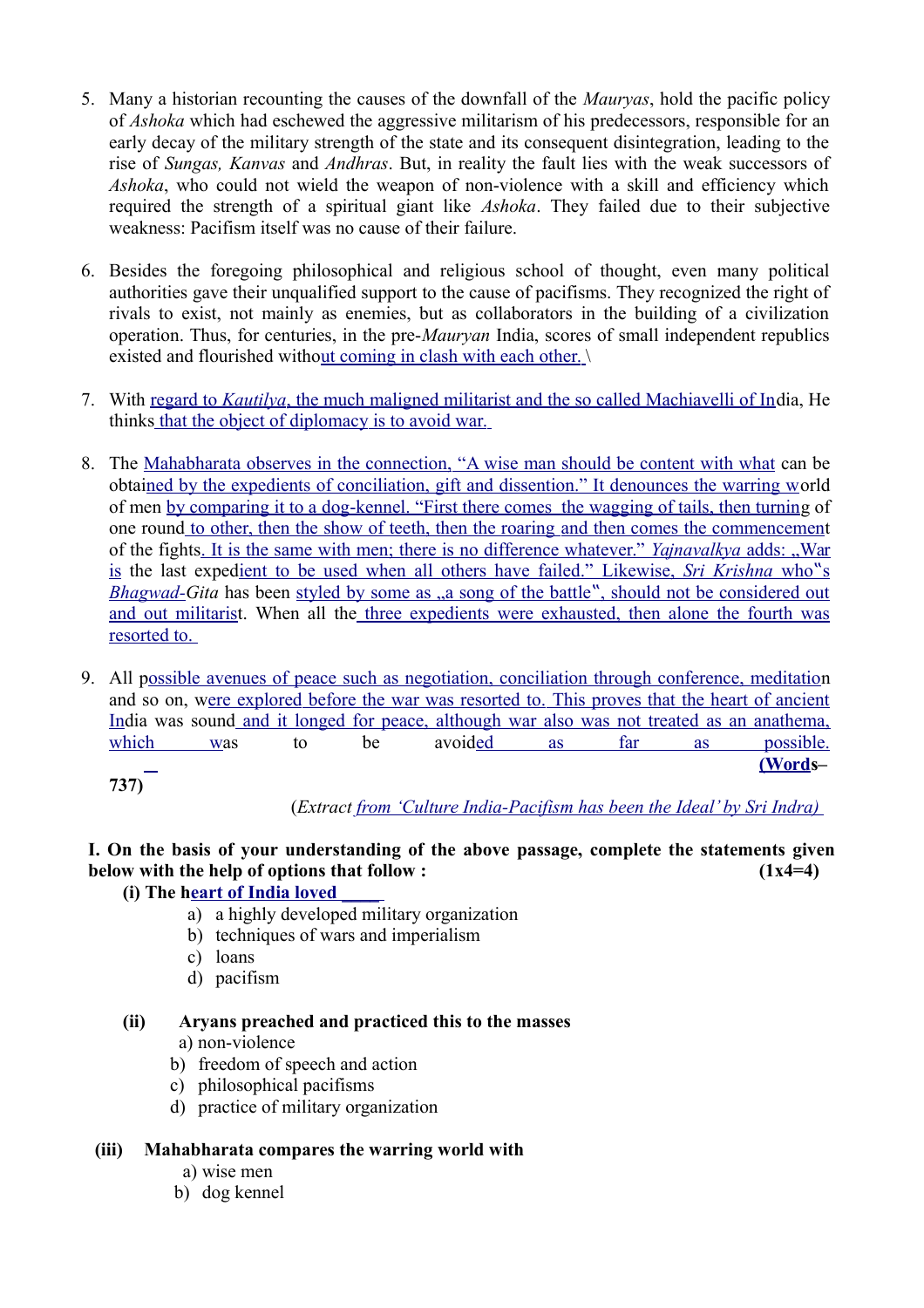- c) song of the battle
- d) [militarist](file:///home/webmaster/mojo/converter/data/uploads/txxvvwyu45ebnf8v/o_1dka89gs3v8g1omm11d11u7g1ho637/%5Ch)

## **(iv)Unearthing** *Mohan-jo-Daro* reinforced the following of Pacifism

- a) there was no fortification and very few weapons
- b) they delivered the message of love
- c) they were apostles of peace
- d) [thinks that the object of diplomacy is to avoid war](file:///home/webmaster/mojo/converter/data/uploads/txxvvwyu45ebnf8v/o_1dka89gs3v8g1omm11d11u7g1ho637/%5Ch)

## **II. An[s wer the following questions briefly:](file:///home/webmaster/mojo/converter/data/uploads/txxvvwyu45ebnf8v/o_1dka89gs3v8g1omm11d11u7g1ho637/%5Ch) [\(1](file:///home/webmaster/mojo/converter/data/uploads/txxvvwyu45ebnf8v/o_1dka89gs3v8g1omm11d11u7g1ho637/%5Ch)X6=6)**

- (i) [How was war treated in India?](file:///home/webmaster/mojo/converter/data/uploads/txxvvwyu45ebnf8v/o_1dka89gs3v8g1omm11d11u7g1ho637/%5Ch)
- (ii) Describe India " s preparedness [for war in spite of their belief in Pacifism.](file:///home/webmaster/mojo/converter/data/uploads/txxvvwyu45ebnf8v/o_1dka89gs3v8g1omm11d11u7g1ho637/%5Ch)
- (iii) [How did the Aryans practice the Doctrine of Pacifism?](file:///home/webmaster/mojo/converter/data/uploads/txxvvwyu45ebnf8v/o_1dka89gs3v8g1omm11d11u7g1ho637/%5Ch)
- (iv) [What is Ahimsa?](file:///home/webmaster/mojo/converter/data/uploads/txxvvwyu45ebnf8v/o_1dka89gs3v8g1omm11d11u7g1ho637/%5Ch)
- (v) What is the meaning of co-existence with rivals?
- (vi) Why should Bhagvad-Gita not be considered as "A song of the battle"?

### **III. Pick out the words/phrases from the passage which are similar in meaning to the following: (1X2=2)**

- (i) express in definite and clear terms (para 3 )
- (ii) defensive wall (para 3)

## **2. Read the passage given below and answer the questions that follow :**

- 1. There is a clear dichotomy between *Jayashankar Prasad's* daily life and the one that found expression in his literature. In his literary formulations, *Prasad* advocated an escape- frompersonality ideal and categorically stated: "An artist"s art, and not his person, is the touchstone to assess his work . . . it is only after losing his personality that he emerges in his art as an artist".
- 2. In *Prasad*"s works his poems, short stories, novels, dramas etc. what emerges is life as shaped in the writer"s inner self by his emotions, fancies, dreams, reveries  $\dots$ . His writings are a record not of outer reality, but of the artist s inner world. As such, of a proper appreciation and understanding of his works more emphasis needs to be placed on the working of his mind, than the events of his dayto-day life.
- 3. Prasad was born in a renowned family of *[Varansi](file:///home/webmaster/mojo/converter/data/uploads/txxvvwyu45ebnf8v/o_1dka89gs3v8g1omm11d11u7g1ho637/%5Ch)*. His grand-father *[Shiv RatanSahu](file:///home/webmaster/mojo/converter/data/uploads/txxvvwyu45ebnf8v/o_1dka89gs3v8g1omm11d11u7g1ho637/%5Ch)*[, a](file:///home/webmaster/mojo/converter/data/uploads/txxvvwyu45ebnf8v/o_1dka89gs3v8g1omm11d11u7g1ho637/%5Ch) [dealer](file:///home/webmaster/mojo/converter/data/uploads/txxvvwyu45ebnf8v/o_1dka89gs3v8g1omm11d11u7g1ho637/%5Ch) in high qual[ity perfumed tobacco \(snuff\). Besides being an astute businessman, he](file:///home/webmaster/mojo/converter/data/uploads/txxvvwyu45ebnf8v/o_1dka89gs3v8g1omm11d11u7g1ho637/%5Ch) [was endowed](file:///home/webmaster/mojo/converter/data/uploads/txxvvwyu45ebnf8v/o_1dka89gs3v8g1omm11d11u7g1ho637/%5Ch) with a mar[ked cultural taste. His home was the meeting place of the local](file:///home/webmaster/mojo/converter/data/uploads/txxvvwyu45ebnf8v/o_1dka89gs3v8g1omm11d11u7g1ho637/%5Ch) [poets, singers, artists, s](file:///home/webmaster/mojo/converter/data/uploads/txxvvwyu45ebnf8v/o_1dka89gs3v8g1omm11d11u7g1ho637/%5Ch)cholars and [men of religion. Prasad s father](file:///home/webmaster/mojo/converter/data/uploads/txxvvwyu45ebnf8v/o_1dka89gs3v8g1omm11d11u7g1ho637/%5Ch) *[Devi Prasad Sahu](file:///home/webmaster/mojo/converter/data/uploads/txxvvwyu45ebnf8v/o_1dka89gs3v8g1omm11d11u7g1ho637/%5Ch)* [carried forward this high tradition of](file:///home/webmaster/mojo/converter/data/uploads/txxvvwyu45ebnf8v/o_1dka89gs3v8g1omm11d11u7g1ho637/%5Ch) family. *Pra[s ad](file:///home/webmaster/mojo/converter/data/uploads/txxvvwyu45ebnf8v/o_1dka89gs3v8g1omm11d11u7g1ho637/%5Ch)*[, therefore, had a chance to study the](file:///home/webmaster/mojo/converter/data/uploads/txxvvwyu45ebnf8v/o_1dka89gs3v8g1omm11d11u7g1ho637/%5Ch) [various phases of human nature in the light](file:///home/webmaster/mojo/converter/data/uploads/txxvvwyu45ebnf8v/o_1dka89gs3v8g1omm11d11u7g1ho637/%5Ch) of the bus[iness traditions, artistic taste and](file:///home/webmaster/mojo/converter/data/uploads/txxvvwyu45ebnf8v/o_1dka89gs3v8g1omm11d11u7g1ho637/%5Ch)  [religious background of his family.](file:///home/webmaster/mojo/converter/data/uploads/txxvvwyu45ebnf8v/o_1dka89gs3v8g1omm11d11u7g1ho637/%5Ch)
- 4. When the business had somewhat recovered, *[Prasad](file:///home/webmaster/mojo/converter/data/uploads/txxvvwyu45ebnf8v/o_1dka89gs3v8g1omm11d11u7g1ho637/%5Ch)* [planned the publication of a literary](file:///home/webmaster/mojo/converter/data/uploads/txxvvwyu45ebnf8v/o_1dka89gs3v8g1omm11d11u7g1ho637/%5Ch) journal. Pra[sad started the "Indu". The inaugural number appeared in July 1909. By this](file:///home/webmaster/mojo/converter/data/uploads/txxvvwyu45ebnf8v/o_1dka89gs3v8g1omm11d11u7g1ho637/%5Ch) [time P](file:///home/webmaster/mojo/converter/data/uploads/txxvvwyu45ebnf8v/o_1dka89gs3v8g1omm11d11u7g1ho637/%5Ch)rasad s notions of literature had crystalized into a credo. In the first issue of *[Indu](file:///home/webmaster/mojo/converter/data/uploads/txxvvwyu45ebnf8v/o_1dka89gs3v8g1omm11d11u7g1ho637/%5Ch)*[, he](file:///home/webmaster/mojo/converter/data/uploads/txxvvwyu45ebnf8v/o_1dka89gs3v8g1omm11d11u7g1ho637/%5Ch) [proclaimed, "Li](file:///home/webmaster/mojo/converter/data/uploads/txxvvwyu45ebnf8v/o_1dka89gs3v8g1omm11d11u7g1ho637/%5Ch)terature has [no fixed aim; it is not slave to rules; it is free and all](file:///home/webmaster/mojo/converter/data/uploads/txxvvwyu45ebnf8v/o_1dka89gs3v8g1omm11d11u7g1ho637/%5Ch)  [embracing genius, gives birth to](file:///home/webmaster/mojo/converter/data/uploads/txxvvwyu45ebnf8v/o_1dka89gs3v8g1omm11d11u7g1ho637/%5Ch) genuine liter[ature which is subservient to none. Whatever](file:///home/webmaster/mojo/converter/data/uploads/txxvvwyu45ebnf8v/o_1dka89gs3v8g1omm11d11u7g1ho637/%5Ch) [in the world is true and beautiful is its](file:///home/webmaster/mojo/converter/data/uploads/txxvvwyu45ebnf8v/o_1dka89gs3v8g1omm11d11u7g1ho637/%5Ch) subject mat[ter. By the dealing with the True and](file:///home/webmaster/mojo/converter/data/uploads/txxvvwyu45ebnf8v/o_1dka89gs3v8g1omm11d11u7g1ho637/%5Ch)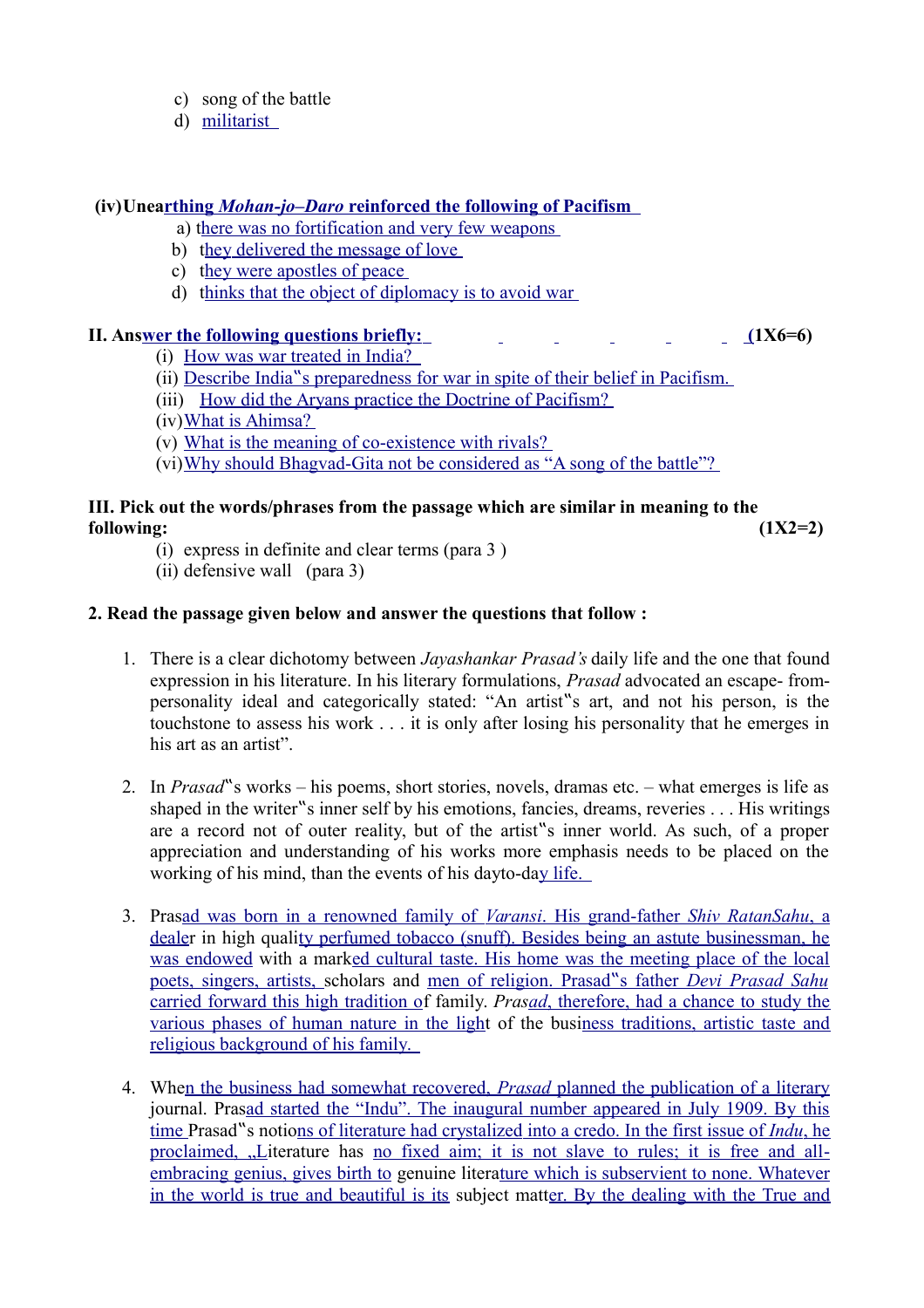[Beautiful it establishes the one and affects t](file:///home/webmaster/mojo/converter/data/uploads/txxvvwyu45ebnf8v/o_1dka89gs3v8g1omm11d11u7g1ho637/%5Ch)he full flo[wering of the others. Its force can be](file:///home/webmaster/mojo/converter/data/uploads/txxvvwyu45ebnf8v/o_1dka89gs3v8g1omm11d11u7g1ho637/%5Ch) [measured by the degree of pleasure it gives to the r](file:///home/webmaster/mojo/converter/data/uploads/txxvvwyu45ebnf8v/o_1dka89gs3v8g1omm11d11u7g1ho637/%5Ch)eader " is mind [as also by criticism which](file:///home/webmaster/mojo/converter/data/uploads/txxvvwyu45ebnf8v/o_1dka89gs3v8g1omm11d11u7g1ho637/%5Ch) [is free of all prejudice". The words sound like the mani](file:///home/webmaster/mojo/converter/data/uploads/txxvvwyu45ebnf8v/o_1dka89gs3v8g1omm11d11u7g1ho637/%5Ch)festo of romanticism in literature.

- 5. Eve[n while recognizing the social relevance of literature,](file:///home/webmaster/mojo/converter/data/uploads/txxvvwyu45ebnf8v/o_1dka89gs3v8g1omm11d11u7g1ho637/%5Ch) *[Prasad](file:///home/webmaster/mojo/converter/data/uploads/txxvvwyu45ebnf8v/o_1dka89gs3v8g1omm11d11u7g1ho637/%5Ch)* [insisted, "The poet is a](file:///home/webmaster/mojo/converter/data/uploads/txxvvwyu45ebnf8v/o_1dka89gs3v8g1omm11d11u7g1ho637/%5Ch) [crea](file:///home/webmaster/mojo/converter/data/uploads/txxvvwyu45ebnf8v/o_1dka89gs3v8g1omm11d11u7g1ho637/%5Ch)tor . . . he i[s not conditioned by his milieu; rather it is he who moulds it and gives it a](file:///home/webmaster/mojo/converter/data/uploads/txxvvwyu45ebnf8v/o_1dka89gs3v8g1omm11d11u7g1ho637/%5Ch) [new sha](file:///home/webmaster/mojo/converter/data/uploads/txxvvwyu45ebnf8v/o_1dka89gs3v8g1omm11d11u7g1ho637/%5Ch)pe; he con[jures up a new world of beauty where the reader for the time being,](file:///home/webmaster/mojo/converter/data/uploads/txxvvwyu45ebnf8v/o_1dka89gs3v8g1omm11d11u7g1ho637/%5Ch) [becomes oblivious](file:///home/webmaster/mojo/converter/data/uploads/txxvvwyu45ebnf8v/o_1dka89gs3v8g1omm11d11u7g1ho637/%5Ch) of the oute[r world and passes his time in an eternal spring garden where](file:///home/webmaster/mojo/converter/data/uploads/txxvvwyu45ebnf8v/o_1dka89gs3v8g1omm11d11u7g1ho637/%5Ch) [golden lotuses blossom and](file:///home/webmaster/mojo/converter/data/uploads/txxvvwyu45ebnf8v/o_1dka89gs3v8g1omm11d11u7g1ho637/%5Ch) the air is th[ick and pollen". Thus, the chief aim of literature](file:///home/webmaster/mojo/converter/data/uploads/txxvvwyu45ebnf8v/o_1dka89gs3v8g1omm11d11u7g1ho637/%5Ch) [according to Prasad is to give joy to the](file:///home/webmaster/mojo/converter/data/uploads/txxvvwyu45ebnf8v/o_1dka89gs3v8g1omm11d11u7g1ho637/%5Ch) reader and [to create a state of bliss in him. Later](file:///home/webmaster/mojo/converter/data/uploads/txxvvwyu45ebnf8v/o_1dka89gs3v8g1omm11d11u7g1ho637/%5Ch)  [under the impact of](file:///home/webmaster/mojo/converter/data/uploads/txxvvwyu45ebnf8v/o_1dka89gs3v8g1omm11d11u7g1ho637/%5Ch) *[Shaivadvaitism](file:///home/webmaster/mojo/converter/data/uploads/txxvvwyu45ebnf8v/o_1dka89gs3v8g1omm11d11u7g1ho637/%5Ch)*[, this faith of](file:///home/webmaster/mojo/converter/data/uploads/txxvvwyu45ebnf8v/o_1dka89gs3v8g1omm11d11u7g1ho637/%5Ch) *Prasad* got further strengthened.
	- (a) On the basis of your understanding of the above passage make notes on it using headings and sub-headings. Use recognisable abbreviations (wherever necessaryminimum four). Also supply a title to it. **(4)**
	- **(b)** Write a summary of the passage in about **80** words. **(4)**

## **Section – B (Writing)**

**3.** You are Viitika/ Vivek, and you have lost a briefcase with important documents while travelling in the Metro. Write an advertisement for the lost and found column in about 50 words. Your contact no. 999751234. **(4)**

#### **OR**

You are Simar / Smriti of Lotus International School, Jodhpur.Your school has decided to contribute in controlling traffic near your school and requires the names of volunteers from IX to XII. Write a notice to be displayed on the notice board. (50 words)

**4.** Public demonstration causes a lot of disturbance in daily routine of common man. You almost missed your important entrance examination as people blocked the highway. As Tarun / Taruna, a student aspiring to be a doctor, write a letter to the Editor of The Times of India highlighting the need to discourage such demonstrations and disturbance by public on highways which cause a great loss of time and opportunity for many. (100-125 words.) (6)

#### **OR**

You are Tarun / Taruna who bought a new Luminous Inverter for your home from R.K. Electronics, Noida but found many functional problems as the charging is not done properly and battery water is getting leaked. Write a letter of complaint to the proprietor to take care of the same. (100-125 words)

**5.** You are Mukul / Mahima of Alps Public School. Your school has organized a debate on "Social Media and It's Effects" and you will be participating from your school. Prepare your views against or in favour of the motion. (150-200 words) **(10)**

#### **OR**

As Mukul / Mahima of Alps Public School, write a speech to be delivered in school assembly highlighting the importance of cleanliness suggesting that the state of cleanliness reflects the character of its citizens. (150-200 words)

**6.** By 2050, India will be amongst the countries which will face acute water shortage. You are highly alarmed and terrified of the future world without water. So, write an article on "Save water-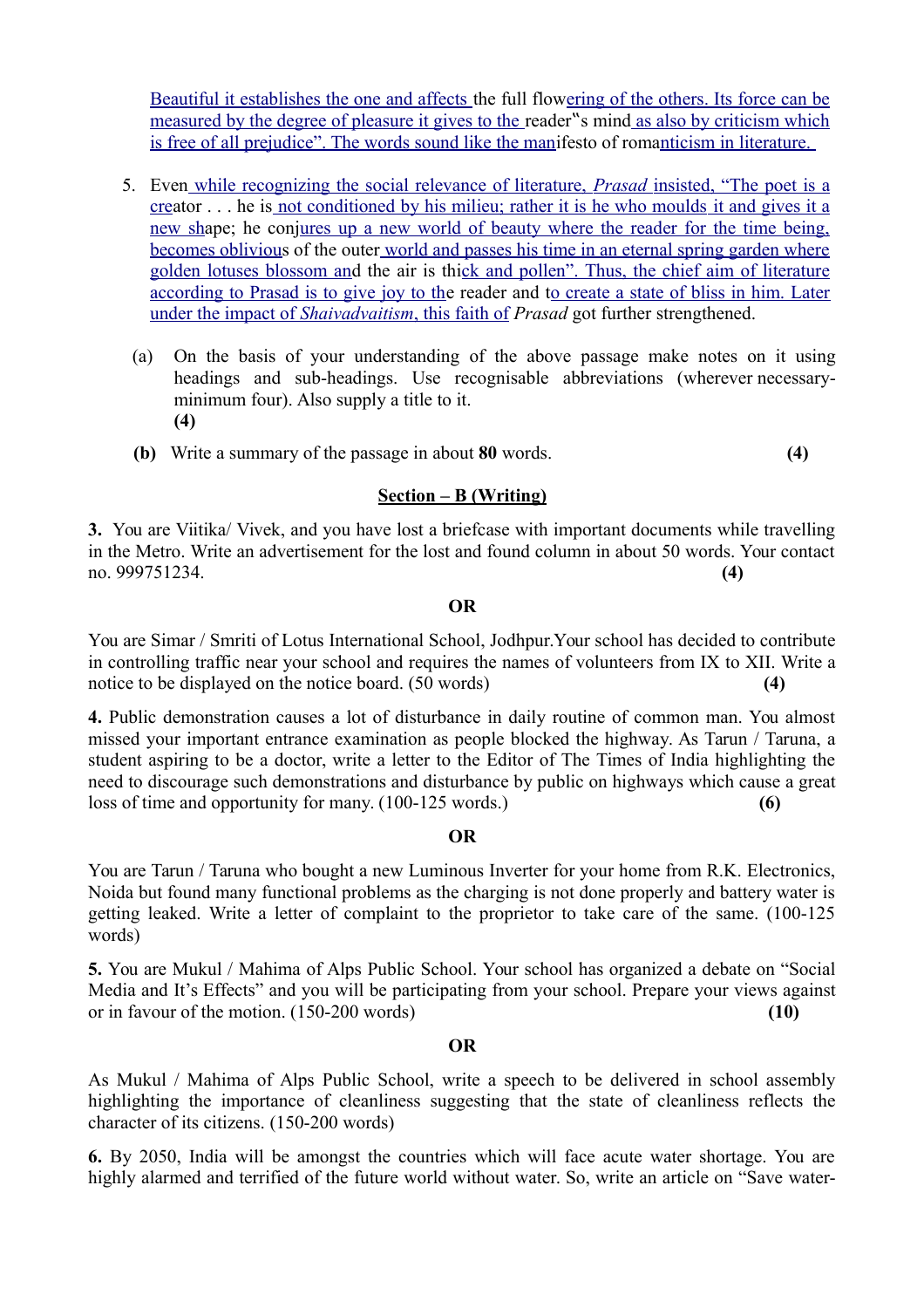are we doing enough?" for the local daily in 150-200 words **(10)**

#### **OR**

You are Karan / Kirti of L.M. Memorial Public School, Dwarka. Your school has adopted a village as a social responsibility. Students are being taken to teach the children of that village on a regular basis. Write a report, for your school magazine, on the various other programmes organized there in 150-200 words.

## **Section – C (Literature)**

#### **7.** Read the extract given below and answer the questions that follow :  $(1x 4 = 4)$

What I want should not be confused with total inactivity. Life is what it is about; I want no truck with death.

- a) Name the poem and the poet of the above stanza.
- b) What does the poet mean by "inactivity"?
- c) Explain what life is all about, according to the poet?
- d) What is the ultimate expectation of the poet from all human beings?

#### **8.** Answer the following questions by choosing the most appropriate option:  $(1x 4 = 4)$

#### **(i) What clue does Charley find that proves Sam has traveled back in time in ''The Third Level''?**

- (a) A horse tied up outside Sam's house
- (b) A postmarked letter
- (c) A space ship
- (d) A gold pocket watch

#### **(ii) Why does Charley want to travel to Galesburg, Illinois, in ''The Third Level''?**

- a) It's a bustling, busy city
- b) His lost love lives there
- c) The summer nights are twice as long
- d) He visited it once before

#### **(iii) In ''The Third Level,'' what does Sam tell Charley about his third-level stories?**

- a) He's lying to everyone
- b) He's crazy
- c) He's trying to escape
- **d)** He's lonely

#### **(iv) What does the third level refer to?**

(a) Subway on Grand Central (b) Medium of escape

(c) A means to see the past (d) All the above

### **9.** Answer any <u>five of the following questions in  $30 - 40$  words each :  $(5x 2=10)$ </u>

- (a) "We've all a great deal to reproach ourselves with" said M. Hamel. Refer to the context and explain what he wanted to convey to his students.
- (b) Why was Edla happy to see the gift left by the peddler?
- (c) According to Pablo Neruda, what is it that human beings can learn from Nature?
- (d) Mention the hazards of working in the glass bangles industry.
- (e) How did Douglas overcome *the old terror*?